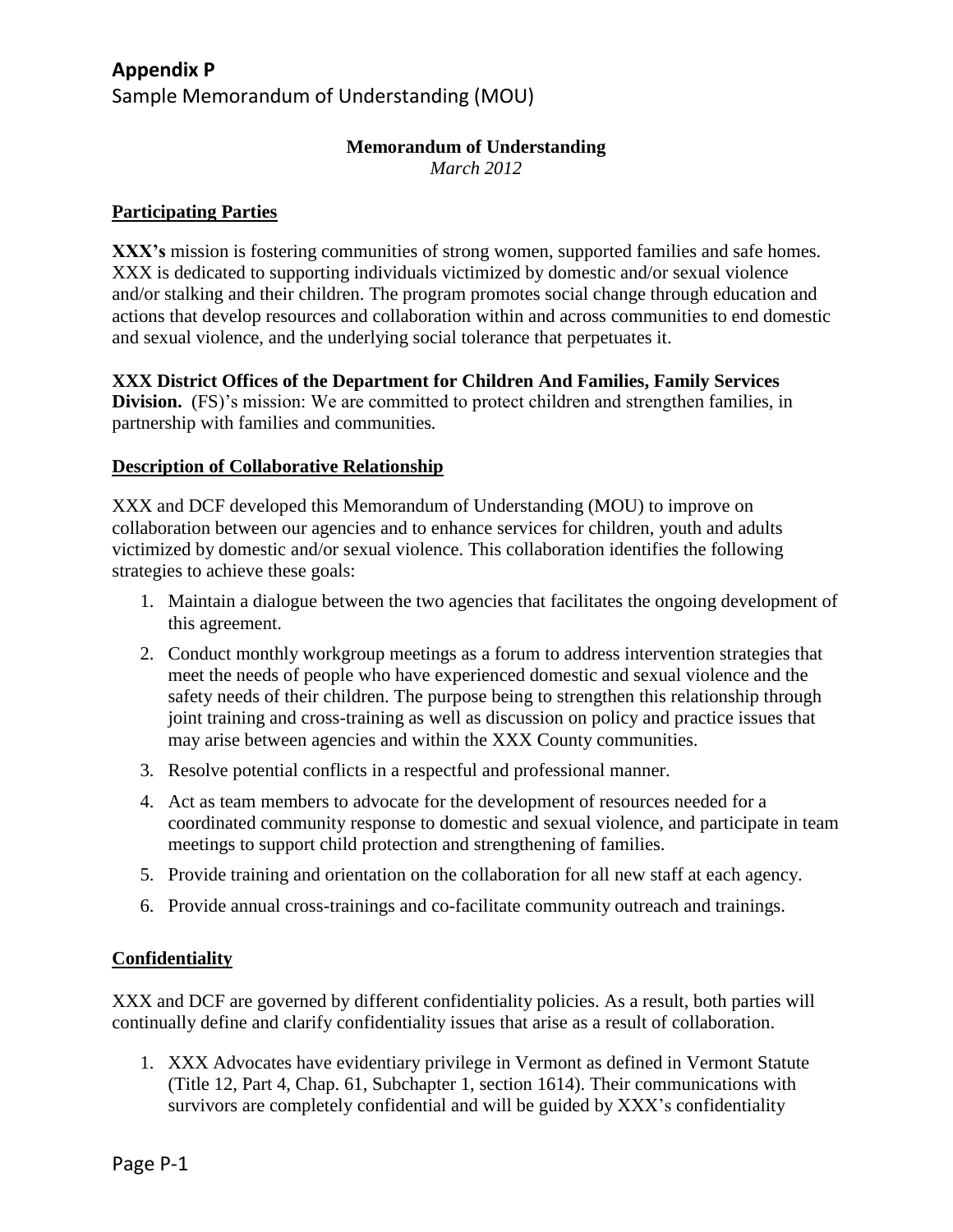# **Appendix P**

# Sample Memorandum of Understanding (MOU)

policy. This privilege belongs to the survivor and, therefore, may only be waived by the survivor with informed consent. XXX Advocates do not actively seek this consent, but work with survivors to identify the possible risks and advantages of allowing communication with others, including DCF staff. Consent to release information shall be given in writing by the survivor.

- 2. When an Advocate's presence is requested at a meeting where other parties, who do not have evidentiary privilege, will be present, the Advocate is responsible for explaining the risks of compromising confidentiality to the victim and other parties, including that the Advocate may be called to testify in criminal or child welfare court proceedings.
- 3. When participating in family teams, Child Protection Team or other collaborative groups, XXX Advocates may provide general information and case consultation, but may not divulge any details regarding specific survivors (including whether or not they are receiving support from XXX) without the informed consent of the survivor.

#### **Child Abuse Reporting**

1. As sub-grantees of the Agency of Human Services, XXX employees are mandatory reporters of child abuse. Advocates will follow Vermont mandatory reporting laws and procedures.

#### **Co-Occurring Domestic Violence and Child Abuse/Neglect Cases**

- 1. Advocates and DCF staff, including DCF DV Unit Specialists, may seek information, case consultation, and guidance from each other.
- 2. FSD Policy 61 "Responding to Domestic Violence in Child Abuse Intake and Investigation" states: "It is widely accepted that in co-occurring child abuse and domestic violence cases achieving safety and stability for children is closely linked to creating safety for the adult victim. Removing risks posed by the batterer is critical to achieving child safety."
- 3. Interventions designed to address child abuse and neglect can potentially escalate violence to adult and child victims of domestic violence. Social workers and supervisors are expected to utilize case consultation provided by the Domestic Violence Unit.
- 4. All intakes that are identified with co-occurring domestic violence will be screened by the DCF Domestic Violence Unit.
- 5. The Domestic Violence Unit will consult with District Office staff and all community agencies involved in a community coordinated response to domestic violence. Specifically, the DCF DV Unit will assist in developing investigative and case planning strategies that will not increase risk to victims of domestic violence and their children while holding batterers accountable for the risks they pose to their children.